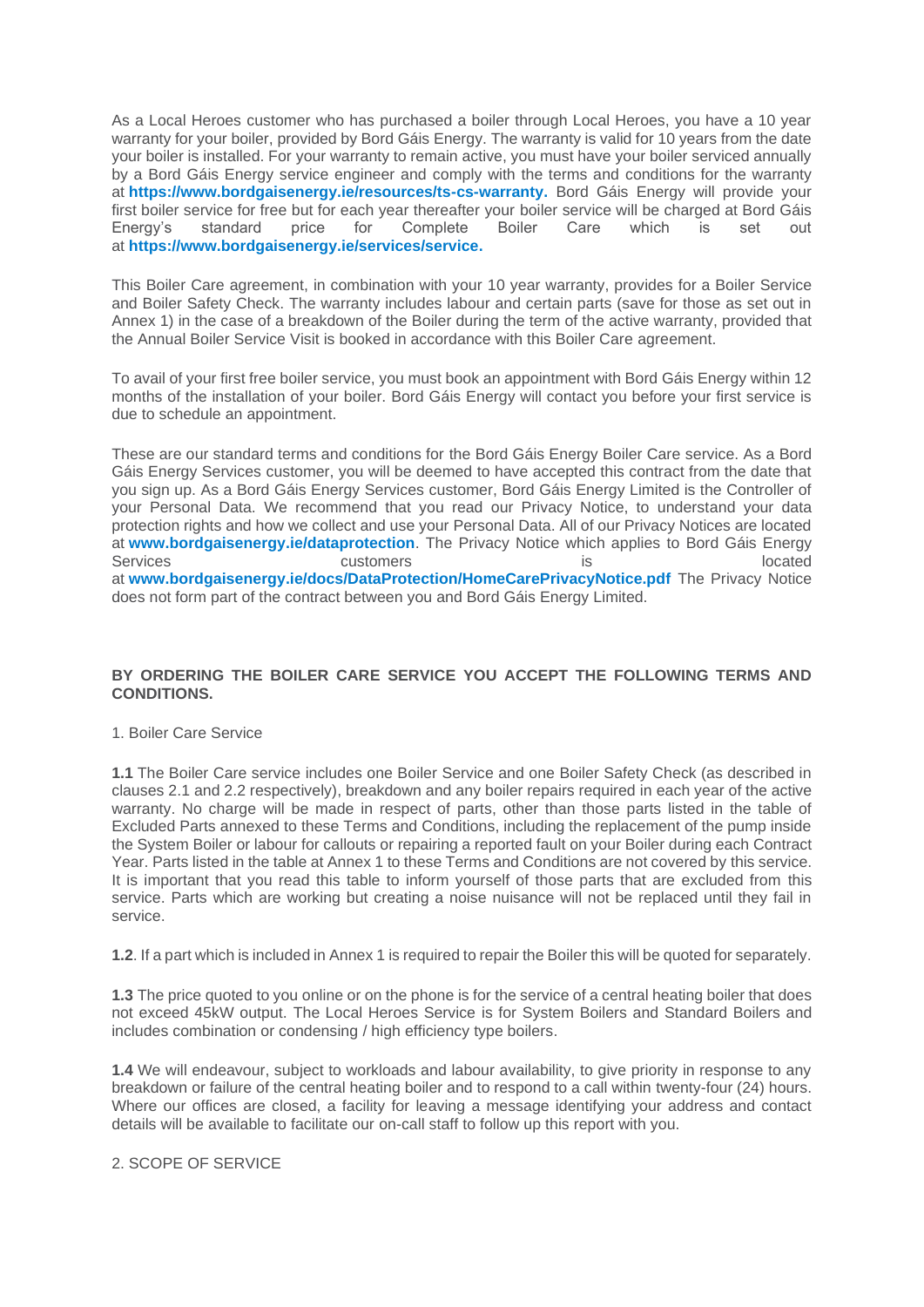## **2.1 Boiler Service**

A Service Engineer will carry out a full service on the Boiler in accordance with the manufacturer's instructions and/or guidelines as laid down in the current edition of the Irish Standard 813 ("I.S. 813") (the "**Boiler Service**"). The following is a list of minimum checks and tests we will carry out on the Boiler where applicable:

- 1. check the condition of and permitted location of the appliance and its electrical controls
- 2. inspect flue integrity, suitability, condition, size, route, functionality, terminal, cowl, guard and installation standard;
- 3. check ventilation as per manufacturer's instructions or as outlined in I.S. 813 ensuring correct location, size, type and source;
- 4. conduct electrical safety tests including fuse rating, isolation switch, polarity, earth continuity, resistance to earth, short circuit test, supply voltage;
- 5. check accessibility, functionality and condition of isolating valves;
- 6. inspect / clean fan unit and evaluate performance and functionality;
- 7. inspect / clean heat exchanger as per manufacturer's instructions;
- 8. inspect / clean / adjust main and pilot burners and injectors;
- 9. check / clean / adjust ignition and ionisation electrodes;
- 10. check flame picture;
- 11. check temperature control;
- 12. check operation of boiler safety devices;
- 13. check appliance gas rating;
- 14. conduct burner pressure tests;
- 15. sample air intake analysis;
- 16. sample flue gas analysis to ensure efficient and safe operation of the appliance;
- 17. conduct appliance gas safety tests;
- 18. adjustment time and temperature controls as required; and
- 19. complete RGII appliance conformance certificate and leave copy with the Customer.

The Service Engineer may conduct such other tests and checks as they may determine are reasonably required for specific types of gas boilers.

**2.2** Boiler Safety Check: During a Boiler Service Visit, a Service Engineer will check the integrity of the Boiler in accordance with Annex C of I.S. 813 (the "**Boiler Safety Check**").

### 3. TERM OF BOILER CARE AGREEMENT AND TERMINATION

### **3.1 Term and renewal**

This Boiler Care agreement, in combination with your 1- year warranty, provides for a Boiler Service and Boiler Safety Check. The warranty includes labour and certain parts (save for those as set out in Annex 1) in the case of a breakdown of the Boiler during the term of the active warranty, provided that the Annual Boiler Service Visit is booked in accordance with this Boiler Care agreement.

### **3.2 Commencement**

When you order the Bord Gáis Energy Boiler Care service, Bord Gáis Energy may run a credit check against you and perform a full eligibility check on the Boiler at a time and date agreed with you. If we choose to carry out either or both of these checks and they are satisfactory to Bord Gáis Energy, the Boiler Care agreement will come into effect from the later of (i) the date that we notify you that the credit check is satisfactory to us or (ii) the date that we notify you that the Boiler is suitable for the Boiler Care Service. Upon termination of the Boiler Care agreement, Bord Gáis Energy will have no further obligations to you in respect of the Boiler or otherwise under the terms of the Boiler Care agreement.

Where the credit check and/or the full eligibility check on the Boiler are satisfactory to Bord Gáis Energy, the Service Engineer will carry out the Boiler Service and/or Boiler Safety Check. Bord Gáis Energy will not be obliged to commence or continue a Boiler Service and/or Boiler Safety Check unless it is satisfied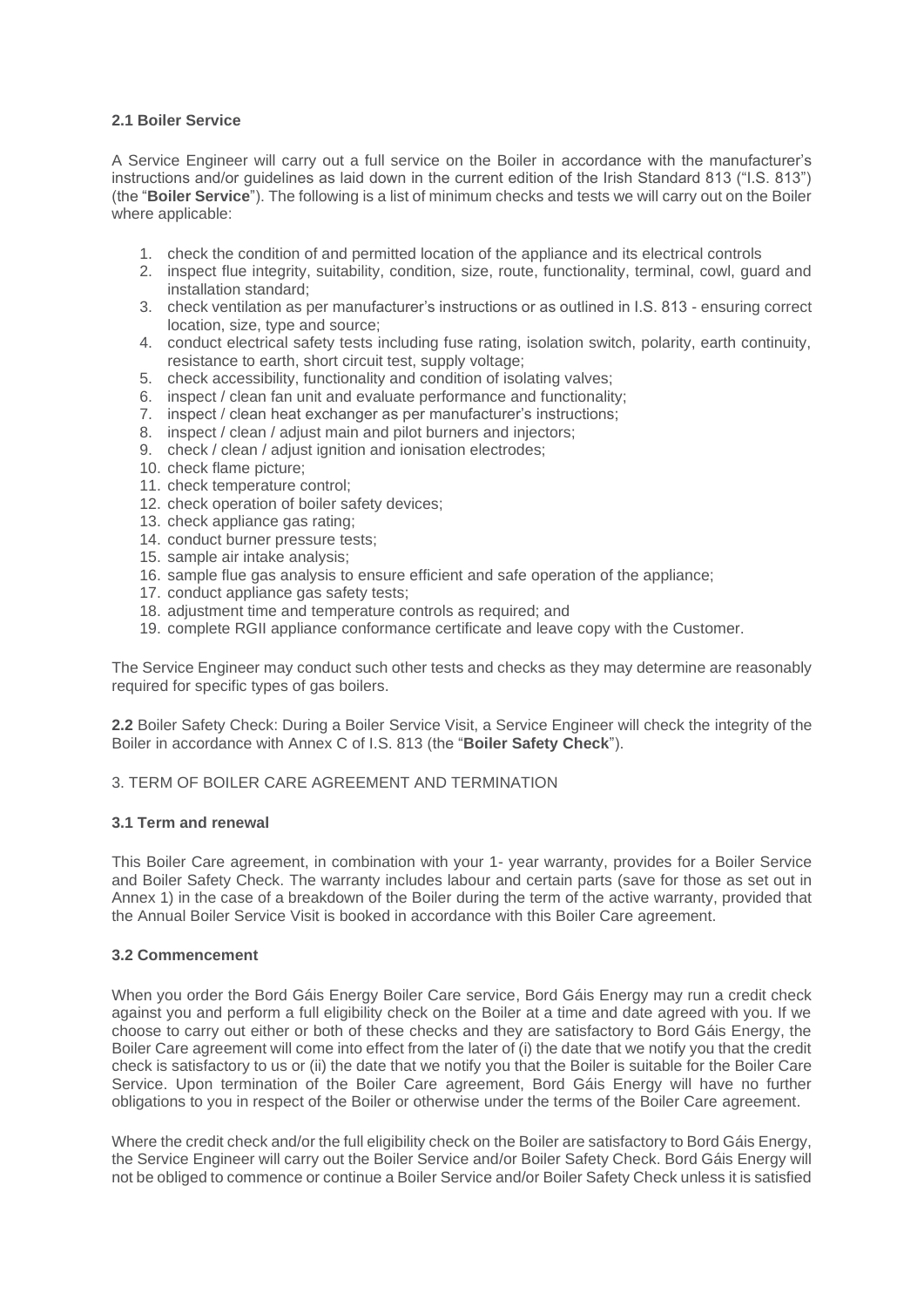with your credit check results and/or the full eligibility check on the Boiler, and that no Health and Safety issue exists which would mean it would be inappropriate, unsafe or otherwise unsuitable for the Boiler Service and/or Boiler Safety Check to commence or continue. For the avoidance of doubt, this will include circumstances where Bord Gáis Energy determines that the Boiler is inaccessible, due to the enclosure or compartment in which it is located, so as to impede the Service Engineer commencing or continuing with the Boiler Service and/or Boiler Safety Check. Please see clause 15 for further information.

In circumstances where we determine that we are not in a position to commence or continue the Boiler Service and/or Boiler Safety Check due to a Health and Safety issue, we may charge you a cancellation fee equal to €30. Boiler Service Visits will be conducted during normal working hours (8am to 6pm Monday to Friday and 8am to 4pm on Saturdays, excluding bank holidays and public holidays in Ireland), unless otherwise agreed between the Parties.

# **3.3 Your Responsibilities**

It is your responsibility to provide the Service Engineer with the necessary access to the Property at the time of our appointment(s) to carry out the Boiler Service and/or Boiler Safety Check. If we are not able to gain access to your Property at the time of any appointment, because you are not available to provide access we will not be able to carry out the Boiler Service and/or the Boiler Safety Check and it is your responsibility to arrange another appointment.

If we are not able to gain access to your Property at the time of an appointment, we may charge you a no access fee equal to €30. You are also responsible for making sure that (a) we can safely access your Property, which includes providing safe access to your Boiler; and (b) there is sufficient gas in the system to allow the Boiler Service and Safety Check to be completed (applicable to pre- pay meters only). In circumstances where we are not in a position to proceed with the Boiler Service and Safety Check due to (a) or (b), we will inform you of this and charge you a fee equal to  $\epsilon$ 30.

It is also your responsibility to take care in or around areas where work is taking place during a Boiler Service Visit and to ensure that any children or animals in the Property are kept away from any area where work is being carried out or equipment is being stored and all areas in between.

# **3.4 Cancellation**

You have a right to cancel an appointment, without charge;

- (a) up to 24 hours before the Boiler Service Visit is due to be carried out by contacting our customer services on 01 611 01 01 or by email to [homecare@bordgais.ie;](mailto:homecare@bordgais.ie)
- (b) up to 48 hours before the Boiler Service Visit is due to be carried out by logging into your online account and cancelling.

The warranty renews from year to year as set out in clause 3.1, provided that the Annual Boiler Service Visit is booked in accordance with this Boiler Care agreement.

If you cancel your appointment outside of the above time limits, we may charge you a cancellation fee of €30. You will also be charged a fee if you don't cancel and our Service Engineer cannot access your Property on the agreed time and day of the appointment.

### **3.5 Annual Notification**

You will be sent a renewal notification annually by Bord Gáis Energy and will be provided with a threemonth period during which a Boiler Service appointment can be arranged. If you do not arrange the annual Boiler Service during this three-month period, your warranty will automatically terminate at the end of this current Contract Year and you will receive a notification of this termination on the expiry of the current Contract Year, as set out in Clause 3.6 below.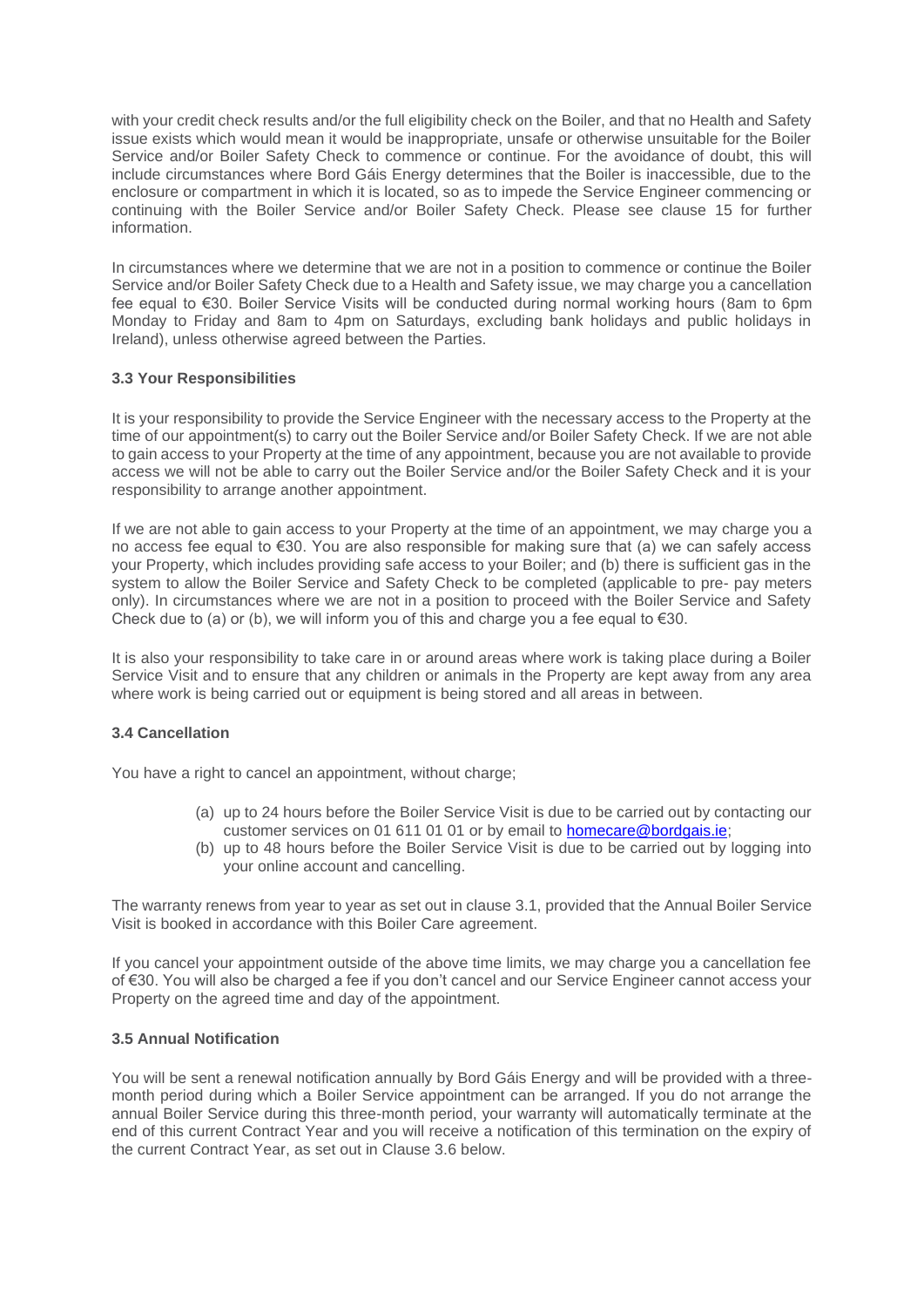### **3.6 Termination**

We shall be entitled to terminate the Warranty, at any time by giving you notice in writing (such termination to be effective immediately, save as set out in sub-clause (a) below) if:

**(a)** you fail to book a Boiler Services Visit during the three-month period mentioned in clause 3.5 above and in your annual notification, (in this sub-clause 3.6(a) only, such termination shall be effective upon the expiry of the then-current Contract Year);

**(b)** you default in making any payment due to us

**(c)** you fail to notify us of a claim in accordance with clause 10 of these terms and conditions;

**(d)** in the opinion of a Service Engineer, there is a Health and Safety issue (which will be reported to you where relevant) that means it is inappropriate, unsafe or otherwise unsuitable for the Boiler Care agreement to continue or proceed; or

**(e)** in the opinion of a Service Engineer, your Boiler can no longer be maintained in good working order by the provision of replacement spare parts or your Boiler is damaged beyond economic repair otherwise than through default of Bord Gáis Energy.

**3.8** Upon termination of the Boiler Care agreement in accordance with clause 3.6, Bord Gáis Energy will have no further obligations to you in respect of the Boiler or otherwise under the terms of the Boiler Care agreement and warranty.

## 4. PRICE PAYABLE BY YOU

**4.1** The first annual Boiler Service visit will be free of charge, in accordance with the warranty and this agreement. In advance of renewal in subsequent years, you will be notified of the amount payable by you for the Boiler Care service prior to booking your Annual Boiler Service Visit. The cost of any parts listed in the table of Excluded Parts that may be required will be charged to you separately and will not be included in the price of the Boiler Care service.

**4.2 Additional Labour Cost:** In anyone (1) Contract Year, we will provide labour and parts, other than those parts listed in the table of Excluded Parts.

**4.3** If you agree to have the Service Engineer replace additional parts or components which are listed in the table of Excluded Parts (in accordance with clause 6 below), you will also be charged for the costs of such replacement parts or components.

**4.4** The Boiler Care service does not apply to any of the matters described in clause 8. If Bord Gáis Energy reasonably determines that any defect or malfunction in respect of the Boiler was the result of any of the matters referred to in clause 8, then you must separately pay Bord Gáis Energy in full for all labour and/or parts costs at the applicable rates, in respect of work undertaken to address such a defect or malfunction.

**4.5** Where reasonably possible, the Service Engineer will advise you of the nature and cost of any required labour and/or parts outside the scope of the warranty (which includes labour referred to at clause 4.3) and will provide you with an estimate of the costs of the required labour prior to commencing any work on your Boiler or once the Boiler has been initially internally inspected. Please note the estimate is a guide only and is subject to change depending on the amount of time required by the Service Engineer to carry out the required work. We will charge you for any additional required labour outside the scope of the Boiler Care service in 15 minute units. You can check the current applicable rates on the Bord Gáis Energy website at www.bordgaisenergy.ie or by calling our customer service representatives on 01 611 01 01. Please note additional charges may also apply in instances where a Service Engineer identifies parts or component failure or potential failure during the Boiler Service visit as set out in clause 6.1.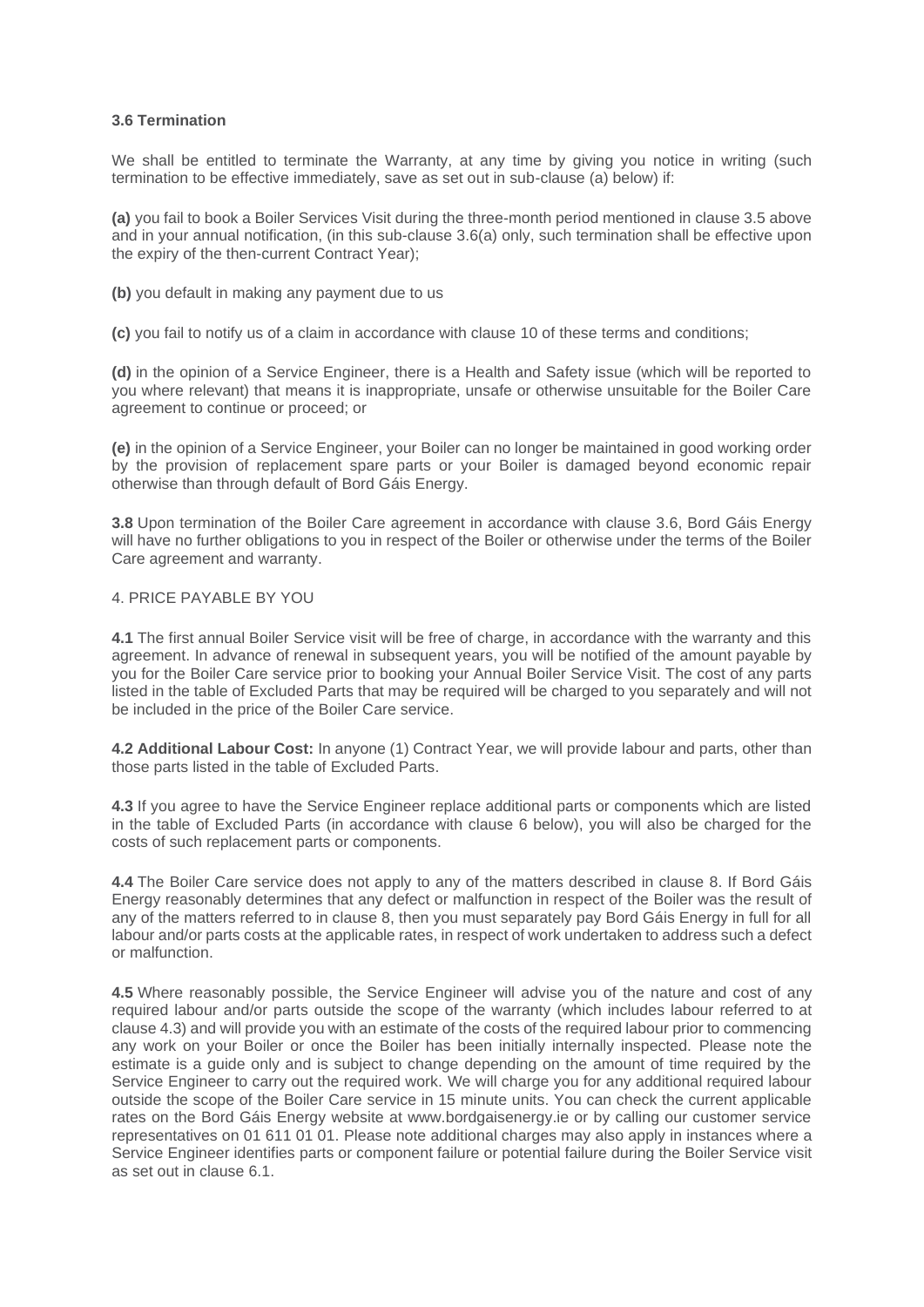## 5. PAYMENT TERMS

**5.1** Subject to clauses 5.3 to 5.5 below, you are required to pre-pay for the Boiler Care service by debit or credit card.

**5.2** You may pay for any additional parts included in the table of Excluded Parts, provided by the Service Engineer with your prior agreement) by any of the following methods:

**(a)** having the cost of the Boiler Care service charged to your Bord Gáis Energy Services bill (subject to a satisfactory credit check);

**(b)** pre-payment by debit or credit card.

**5.3** We will ask for your payment details at the same time that you book your initial Boiler Service Visit.

**5.4** If you avail of the option to pay for the Boiler Care service by having the cost charged to your Bord Gáis Energy Services bill, you must pay for any work carried out and charged to your Bord Gáis Energy Services bill by the due date set out on the relevant Bord Gáis Energy Services bill.

**5.5** When you pay the price for the Boiler Care service at the time of booking, we will charge you the amount quoted at that time. Where the Service Engineer requires additional parts as set out in clause 6.1 below, and if the part or component is included in the table of Excluded Parts, the Service Engineer will advise you of the cost of replacement of any such parts and, if necessary, but subject to your signed authorisation, will supply and fit adequate replacement parts or components. These additional costs will be notified to you by our Service Engineer and subsequently added to your Bord Gáis Energy Services bill.

### 6. PROVISION OF SPARE PARTS

**6.1** The Service Engineer may, during the Boiler Service Visit, identify parts or component failure or potential failure.

**(a)** If the part or component is not listed on the table of Excluded Parts, the Service Engineer will supply and fit adequate replacement parts or components. Parts which are working but are creating a noise nuisance will not be replaced until they fail in service (unless you elect to pay for the replacement of such parts). The contract of the contract of the contract of the contract of the contract of the contract of the contract of the contract of the contract of the contract of the contract of the contract of the contract of t

**(b)** If the part or component is included in the table of Excluded Parts, the Service Engineer will advise you of the cost of replacement of any such parts and, if necessary, but subject to your signed authorisation, will supply and fit adequate replacement parts or components.

**6.2** Replacement parts or components may not be the same as the parts being replaced and may not be from the original manufacturer.

6.3 We will not be responsible for any delay in the provision, or unavailability, of spare parts by suppliers or manufacturers.

6.4 Any product or component of the Boiler which is found by our Service Engineer to be faulty or defective in manufacture, will be repaired or replaced free of material and labour charges, provided that we have authorised or carried out the repair or replacement. If we replace any component or product, the part or product removed will become our property.

**6.5** For the avoidance of doubt, we will not fit replacement parts or components not supplied by us.

7. DANGEROUS WASTE MATERIAL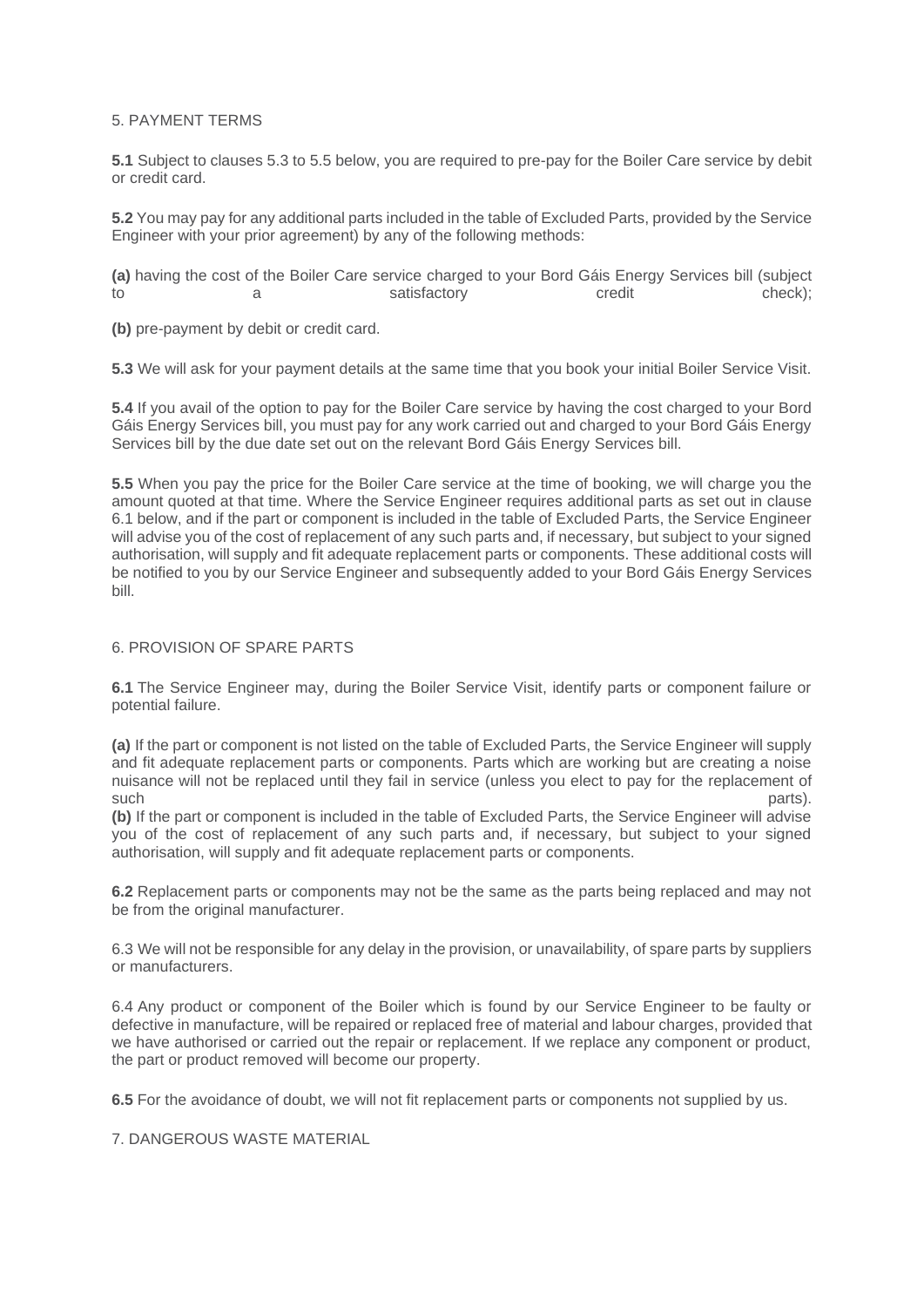Should we find asbestos or other dangerous or potentially dangerous waste materials in or around the Property, then you will need to engage a specialist competent contractor to arrange for the removal of such dangerous waste material before the Boiler Service and/or Boiler Safety Check may proceed or continue. When you have had all asbestos removed, a certificate from the specialist competent contractor certifying the absence of asbestos exposure risk as referred to in the Safety Health and Welfare at Work (Exposure to Asbestos) Regulations 2006 and 2010 (or any amendment thereof or replacement regulations), must be provided to us before we will do any further work to your Property.

## **8. WARRANTIES**

**8.1** With regard to the supply of any replacement parts or components and of any other materials supplied as part of the Boiler Service and/or Boiler Repair, we warrant that at the time of installation the replacement parts and/or components (as the case may be) and any other such materials will be of merchantable quality and will be fit for the purpose for which they are supplied (within the meaning of section 10 of the Sale of Goods Acts, 1893 and 1980). We also warrant that, to the extent that statutory provisions apply to the Boiler Service and/or Boiler Repair, we shall comply with same.

**8.2** With regard to the Boiler Service and/or Boiler Repair, we warrant that:

(a) the Service Engineer has the necessary skill, training, qualification and experience to carry out the works pursuant to the Boiler Care agreement;

(b) the Service Engineer will carry out the Boiler Service and/or Boiler Repair with due skill, care and diligence PROVIDED ALWAYS that where the Service Engineer has complied with all the manufacturer's instructions and guidelines, I.S. 813 the Service Engineer shall be regarded as having met the appropriate standard of skill, care and diligence; and:

(c) where materials are used for the purposes of the Boiler Service and/or Repair, they will be sound and reasonably fit for the purpose for which they are required.

**8.3** In addition to the warranties set out in clauses 8.1 and 8.2 above but subject to clause 8.5 below, we will, within a period of 12 months (unless otherwise specified by the manufacturer) from the date of completion of the Boiler Service and/or Boiler Repair, repair or replace free of charge any faulty replacement parts and/or components supplied by us under the Boiler Care agreement. Your rights under this clause 8.3 are in addition to and not in substitution of your rights at law.

**8.4** You represent and warrant to us that:

(a) you are the owner of the Property and consent or (b) have obtained the consent of the owner of the Property, to opening an account with Bord Gáis Energy and to Bord Gáis Energy carrying out the works at the Property as set out in this Boiler Care agreement;

(b) You will comply with the provision of, and perform all of your obligations and exercise all of your rights under this Boiler Care agreement;

(c) all consents, licences, approvals and authorisations required in connection with the entry into, performance, validity and enforceability of the Boiler Care agreement have been obtained and are in full force and effect; and

(d) you will perform your obligations and exercise your rights under the Boiler Care agreement in accordance with all applicable laws and regulations.

**8.5** Replacement of Central Heating Boiler: The Boiler Care service does not include repair or replacement of the Boiler or any part thereof in the event of spare parts or components not being reasonably available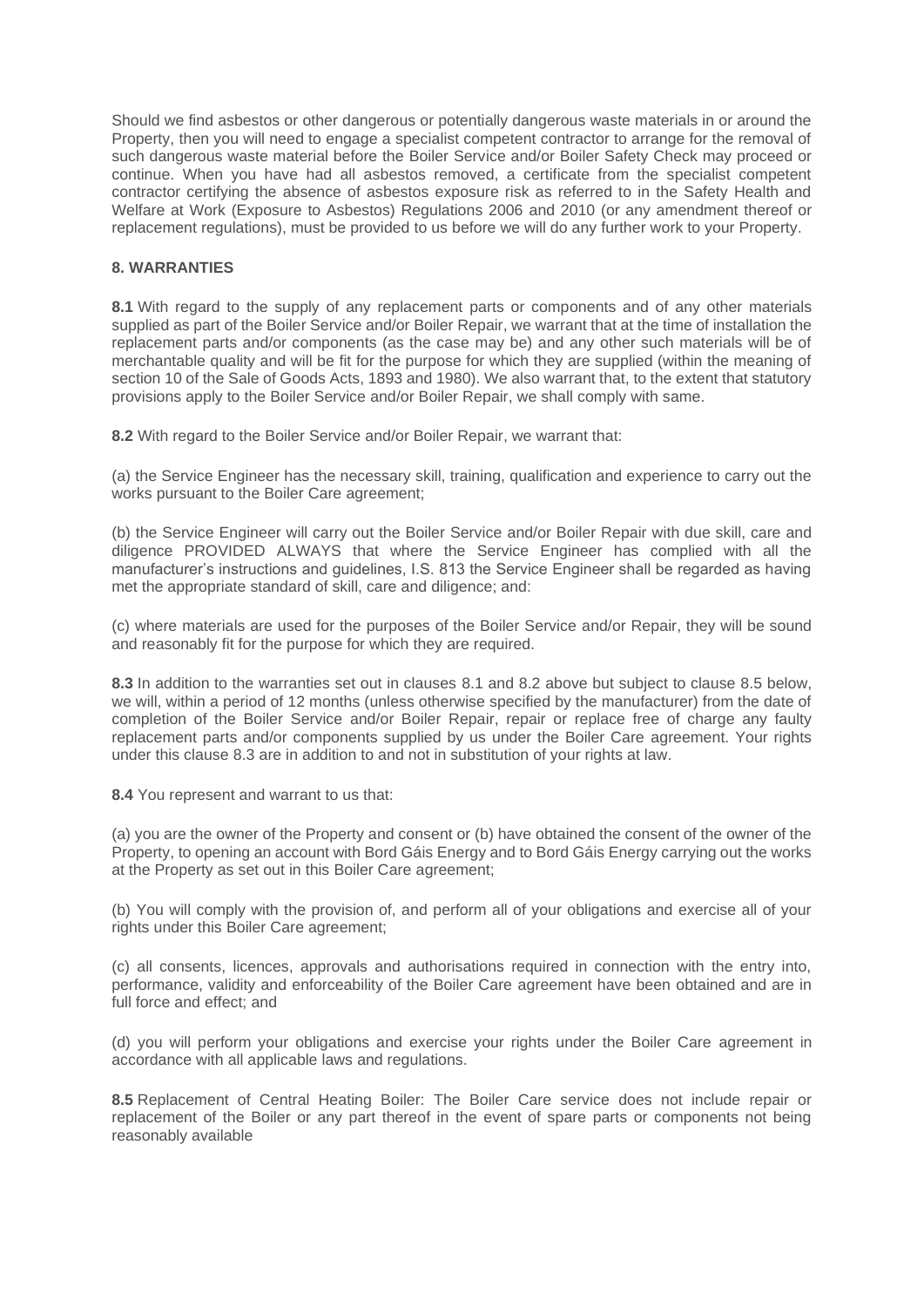**8.6** We will not be responsible or have any liability for the following faults or defects or any work required to rectify same:

- any defect or damage occurring from a failure of the electricity, fuel or water supply;
- any defect or damage occasioned by fire, lightning, explosion, flood, storm, tempest, frost, impact or other extraneous cause;
- normal wear and tear or any deterioration in the condition, effectiveness or operation of the central heating installation, radiators, pipework or any part thereof as a result of its use or the passing of time;
- any consequential or indirect loss suffered because of water leaks and/or a breakdown of the Boiler as a result of its use or the passing of time, the cost of putting right faults caused by damage or not using the appliance, or of interim supply of heat through other means;
- any defect caused through malicious or wilful action, negligence, misuse or third-party interference;
- any modification, adjustment or repair to the Boiler by a third party which was not approved by us;
- any defect, damage or breakdown caused by deliberate action, accident, misuse or third-party interference including modification or an attempted repair which does not fully comply with industry standards;
- de-scaling or other work required as a result of hard water scale deposits or from damage caused by aggressive water or sludge resulting from corrosion. Indications that such work may be required include a noisy boiler, cold spots on radiators, sludge in pipes and poor circulation of the central heating system;
- de-sludging of the system
- any defect or damage or detrimental effect to the appliance due to contamination (including by water, bacteria, sediment or sludge) of fuel or lack of fuel supply;
- any costs incurred during delays in fixing reported faults.
- failure of any external pump after the first 12 months;
- the replacement of decorative parts, casing and body of the Boiler;
- the replacement of any part or component which is listed in the table of Excluded Parts;
- refilling central heating system with water and venting radiator or cylinder circuit;
- the replacement of the heat exchanger due to a leak, blockage, noise, or failure due to poor water quality;
- the fabric of the building or pipe-work buried in it:
- any pumps in inaccessible locations;
- any domestic water services including the cold-water supply tank, its feed, outlets, overflow and the hot water cylinder. The electrical immersion element is specifically excluded;
- the following replacement parts: light bulbs, electrical re-wiring, external programmers/time clocks, radiators, room thermostats, radiator valves, external motorised valves, expansion tanks or cylinders, external expansion vessels, pipe-work and conventional/ balanced/ or fan flues;
- any defect or damage or detrimental effect due to the incorrect fuel supply by a third party; or
- any defect or damage or detrimental effect caused after the first twelve (12) months as a result of inappropriate condensate discharge including to a septic tank or in contravention of the Water Pollution Acts 1977 and 1990 as amended.
- Any loss of gas caused by third party interference.

# 9. EXCLUSIONS TO THE BOILER CARE SERVICE

**9.1** The following are excluded from the Boiler Care service (including but not limited to, for the avoidance of doubt, the Boiler Service, the Boiler Safety Check or Boiler Repair):

**(a)** Any of the following work:

**(i)** the replacement of decorative parts, casing and body of the Boiler;

**(ii)** refilling central heating system with water and venting radiator or cylinder circuit;

**(iii)** de-scaling and any work arising from hard water scale deposits or from damage caused by aggressive/corrosive water;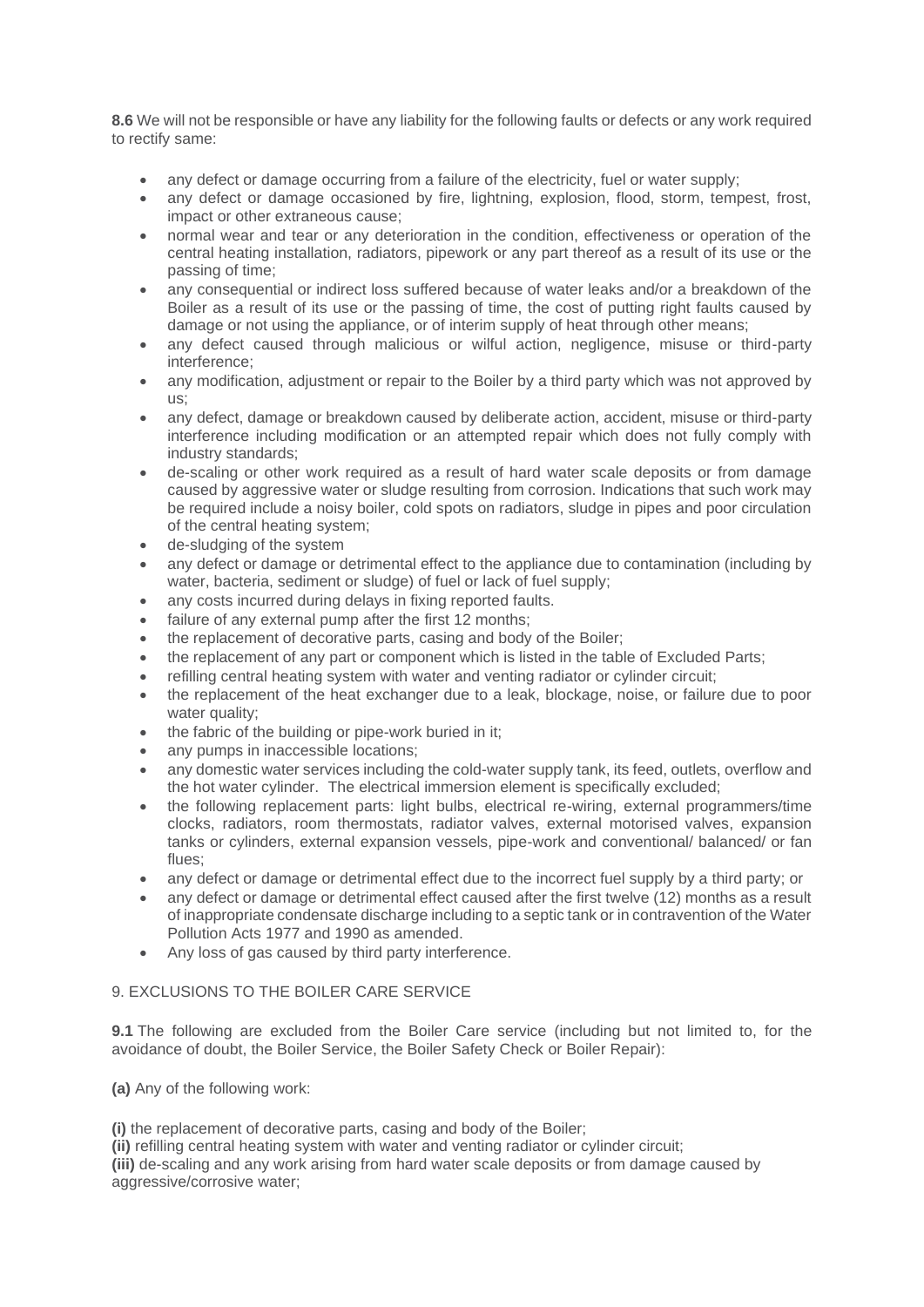**(iv)** de-sludging of the system;

**(v)** any draining down of the system and the replacement of the pump isolating valves or their replacement due to noise;

**(vi)** work on the fabric of the building or any associated pipe-work on it or buried in it;

**(vii)** work on any pumps in inaccessible locations; and/or

**(viii)** work on any domestic water services including the cold water supply tank, its feed, outlets,

overflow and the hot water cylinder. The electrical immersion element is specifically excluded.

**(b)** Any other exclusions that are brought to your attention by us prior to the commencement of Boiler Care agreement.

# **10 Reporting a Breakdown**

- If your Boiler suffers a mechanical or an electrical breakdown during the 12 months following installation, please immediately contact Local Heroes at support@localheroes.ie. After 12 months, if you experience any issues please contact Bord Gáis Energy immediately through our online channel or by calling 01 6110145. Our normal working times, excluding Bank Holidays are 8am – 8pm Monday to Friday, and 9am – 5.30pm Saturday. We will arrange for a Service Engineer, to inspect and repair, or where in our sole opinion repair is not economic, arrange to replace the boiler. Where you do not notify either Local Heroes or Bord Gáis Energy in accordance with this claim procedure set out in this clause 10, your Boiler will not be covered under this Warranty.
- Any claims made under the terms and conditions of this warranty must be made within the Warranty Period.

We reserve the right to charge a call-out fee of €30 where:

- A fault cannot be found.
- The breakdown or fault has been caused by an event, which is excluded from the warranty as set out in clause 10;
- You cancel a visit by us less than 24 hours before the time of the scheduled visit
- We cannot gain access to your Boiler to inspect it
- your Boiler is not covered under this Warranty

# 11. ASSIGNMENT

The Boiler Care agreement is personal to you and therefore it may not be assigned or transferred by you to any other person without our prior written consent. For business reasons, we have the right to assign or transfer all of our rights and obligations under the Boiler Care agreement to any other company or person.

### 12. CONDITION OF PROPERTY

**12.1** No responsibility or liability is accepted for the quality or condition of any equipment in the Property, at the time of the Boiler Installation, Boiler Service, Boiler Safety Check or Boiler Repair (including, without limitation, any equipment (such as the Boiler), pipework, cables, connections, controls, water supply pipes, electrical, and, flues or chimneys not installed by BGE).

### 13 NOTICE OF HAZARD

**13.1** We may issue a Notice of Hazard as per I.S. 813 and / or the manufacturer's instructions in a number of different circumstances including, without limitation, where, in the opinion of the Service Engineer, (i) Level A: the appliance installation does not conform to standard but is safe to continue to use pending rectification; (ii) Level B: the appliance installation does not conform to standard and is considered unsafe and requires immediate isolation of the appliance pending rectification; (iii) Level C: the complete Installation is unsafe for continued use and requires immediate isolation at the meter pending rectification.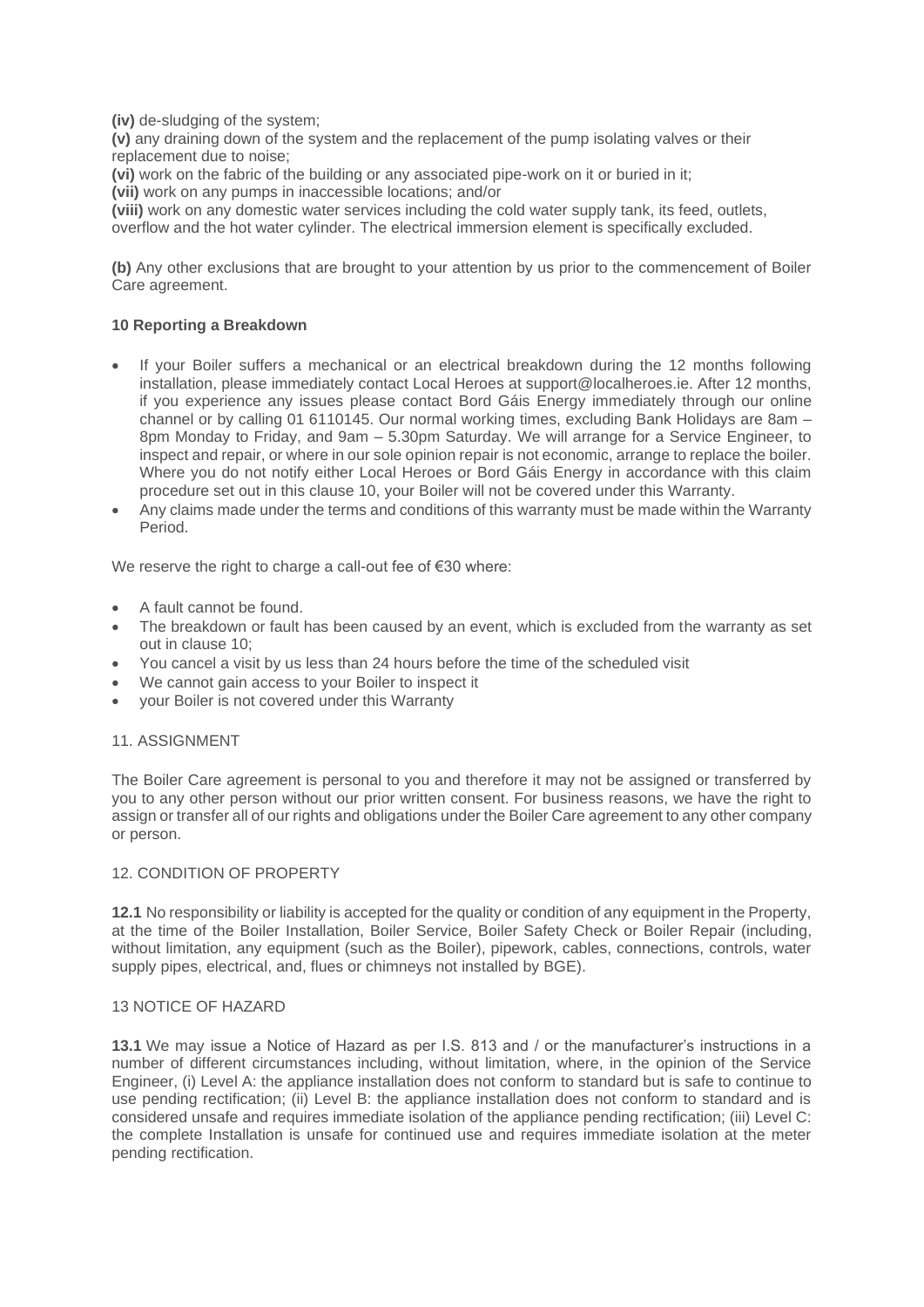**13.2** In circumstances where we have issued a Notice of Hazard where we have not been in a position to fully inspect/test any part of the installation of the Boiler we will not accept any responsibility or liability for the quality or condition of the Boiler and for any loss or damage arising out of or in connection with the issuance of a Notice of Hazard by us.

**13.3** Where we have issued a Notice of Hazard identifying remedial action in respect of the Boiler but, in the opinion of the Service Engineer, it is safe to continue with the Boiler Service and/or Boiler Repair without you first taking the recommended remedial action, it is solely your responsibility to take the recommended remedial action following the Boiler Service and/or Boiler Repair. We will, if possible, provide you with an estimate of the likely time required and cost involved, if applicable, to complete the recommended remedial action. It may also be possible to make arrangements with the Service Engineer for this recommended remedial action to be carried out by us at a later date.

**13.4** We reserve the right to contact the relevant local authority if we consider it necessary in the interest of the Health and Safety of you and/or third parties.

**13.5** We are not liable or responsible for any losses, liabilities, costs, penalties, fines, damages, defects or personal injuries arising out of or in connection with your decision not to carry out any remedial work recommended to you in a Notice of Hazard or to take any advice given to you by the Service Engineer and/or notified to you in a Notice of Hazard. You agree to indemnify us and keep us indemnified in respect of any losses, liabilities, costs, penalties, fines, damages, expenses, actions, claims or proceedings arising out of or in connection with any claim brought made, or threatened by a third party against us relating to or in connection with your decision not to carry out any remedial work recommended to you by us in a Notice of Hazard or to take any advice given to you by the Service Engineer and/or notified to you in a Notice of Hazard.

### 14. USE OF SUBCONTRACTORS

We reserve the right to use our authorised agents or sub-contractors to carry out all or any part of the works to be provided pursuant to the Boiler Care agreement.

### 15 GENERAL LIMITATIONS OF OUR OBLIGATION

**15.1** We shall not be liable if any work is carried out on the Boiler, appliance or system by any other party, other than by a subcontractor acting on our behalf. Any such action will give us the immediate right to terminate the Boiler Care agreement. You agree to indemnify us and keep us indemnified in respect of any actions, claims or proceedings brought against us and all loss, damage, costs and expenses which we may incur as a consequence of any work carried out on the Boiler, appliance or system by any party other than Bord Gáis Energy without our prior written consent.

**15.2** We shall not be liable if we, and/or the Service Engineers, are unable to carry out our obligations due to industrial disputes or any other cause outside our reasonable control, including but not limited to Acts of God, explosion, flood, lightning, tempest, frost, inclement weather, fire or accident, war or threat of war, sabotage, insurrection, civil disturbance or disorder; acts, restrictions, regulations, bye-laws, prohibitions or measures of any kind on the part of any governmental authority, restrictions due to the spread or potential spread of disease among humans or animals, import or export regulations or embargoes; defaults of suppliers or sub-contractors, or any act or omission of any nature whatsoever on the part of the Customer or its agents.

**15.3** We shall not be liable for any indirect, special or consequential loss you suffer arising out of or in connection with the provision or non-provision of any goods or services under the Boiler Care agreement.

**15.4** We have no obligation, duty or liability to you in contract, tort, for breach of statutory duty or otherwise beyond that of a duty to exercise reasonable skill and care, except that nothing herein purports to disallow liability for fraud, or liability in the event of the death or personal injury of the Customer (except any personal injury attributable to a person's decision to set their Boiler below 60 degrees thereby exposing the Customer and/or third parties to the risk of legionella in respect of which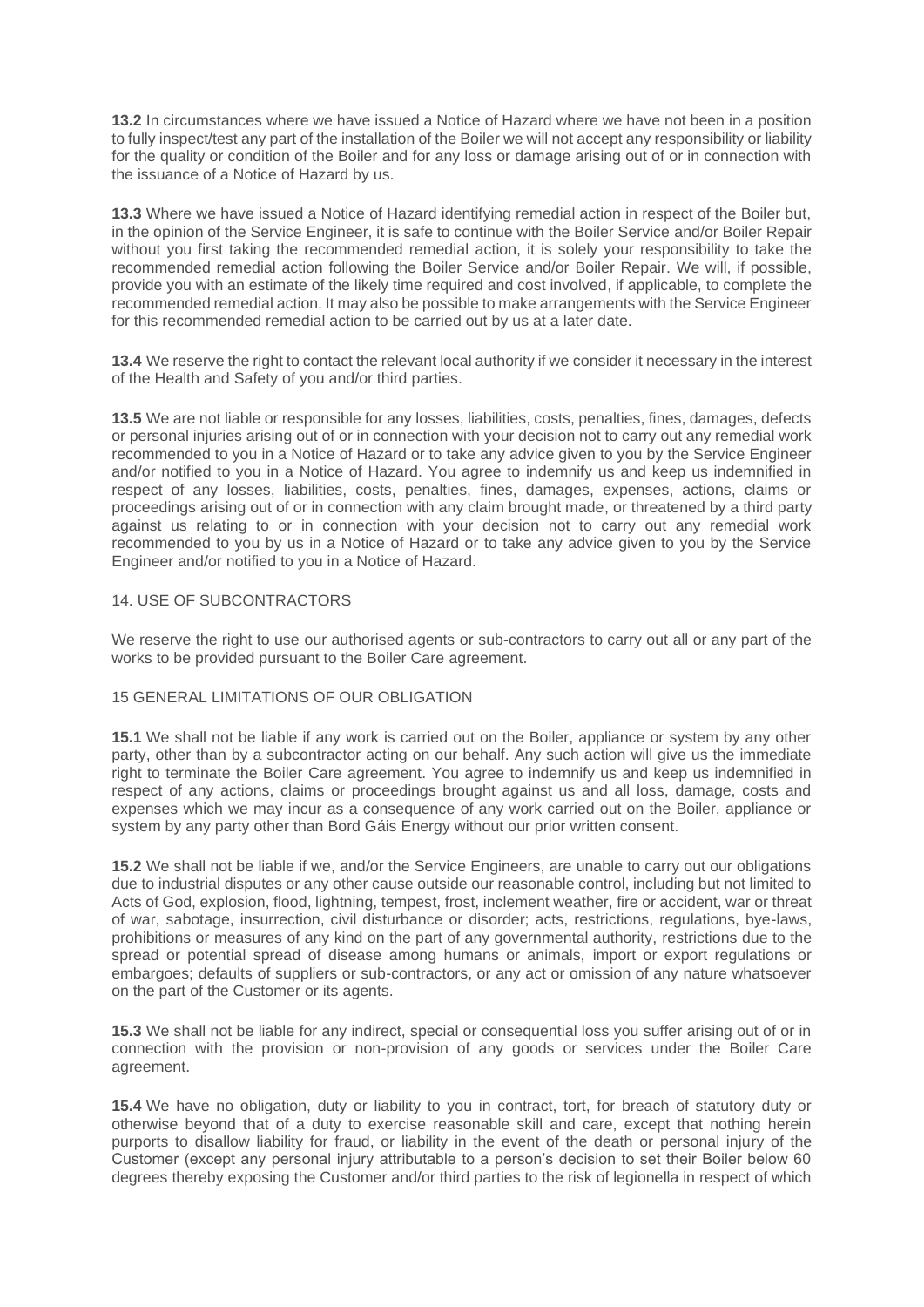you agree to indemnify and keep us indemnified with regard to any claims) attributed to Bord Gáis Energy and nothing herein purports to contract out of the implied undertakings as to quality of service in section 39 of the Sale of Goods and Supply of Services Act 1980.

## 16. COMPLAINTS PROCEDURE

If you are unhappy with any service or contact that you have with us, you can register your complaint with us in any of the following ways:

- online, through the help section of our website;
- by calling our customer service representatives at 01 611 01 01;
- by email to info@bordgais.ie or through our website at www.bordgaisenergy.ie; or
- by letter to Customer Care, Bord Gáis Energy, PO Box 10943, Freepost F4062, Dublin 2.

### 17. ENERGY CREDITS AND AUDITING

You acknowledge and agree that any energy credits attributable to the Boiler Service and Boiler Safety Check shall be assigned to Bord Gáis Energy in accordance with the Government of Ireland's Energy Efficiency Obligation Scheme or any replacement scheme.

Some customer's homes may be selected for a quality audit to ensure the Boiler Service was carried out to the standards and specifications of the Sustainable Energy Authority of Ireland ("**SEAI**"). By booking the Boiler Care service, you agree to permit Bord Gáis Energy, the SEAI or independent auditors working on behalf of the SEAI, to carry out a quality audit of any Boiler Service or Boiler Safety Check carried out at the Property which resulted in energy credits being assigned to Bord Gáis Energy if such an audit is requested.

We will notify you by telephone of any such request. All staff carry identification which will be displayed to you on arrival at the Property and you may receive a phone call before arrival to ask some health and safety related questions. We will do our best to ensure, that this quality audit is unobtrusive.

### 18. QUALITY INSPECTIONS

Bord Gáis Energy may request to carry out random quality audits on the work carried out on your Boiler both during the Boiler Service Visit, after completion of the Boiler Service, or during a repair or a breakdown. Bord Gáis Energy will notify you by telephone of any such request. All Bord Gáis Energy engineers and supervisors carry identification which will be displayed to you on arrival at the Property.

## 19. GENERAL

#### **19.1 Notices**

Any notice or account sent by ordinary post pursuant to the Boiler Care agreement shall be deemed to have been received two days after the day of posting. Any notice sent by the Customer by electronic mail shall be deemed to have been received upon confirmation of receipt from Bord Gáis Energy by electronic mail or by post.

Any notice required or permitted to be given by the Customer shall be in writing addressed to Bord Gáis Energy Services, PO Box 10943, Freepost F4062, Dublin 2 or such other address or electronic mail address as may be provided to the Customer by Bord Gáis Energy from time to time.

#### **19.2 Amendments**

We reserve the right to change the Terms and Conditions of the Boiler Care agreement at any time. We will publish details of any changes on the Bord Gáis Energy website at www.bordgaisenergy.ie as soon as is reasonably possible prior to the changes being introduced.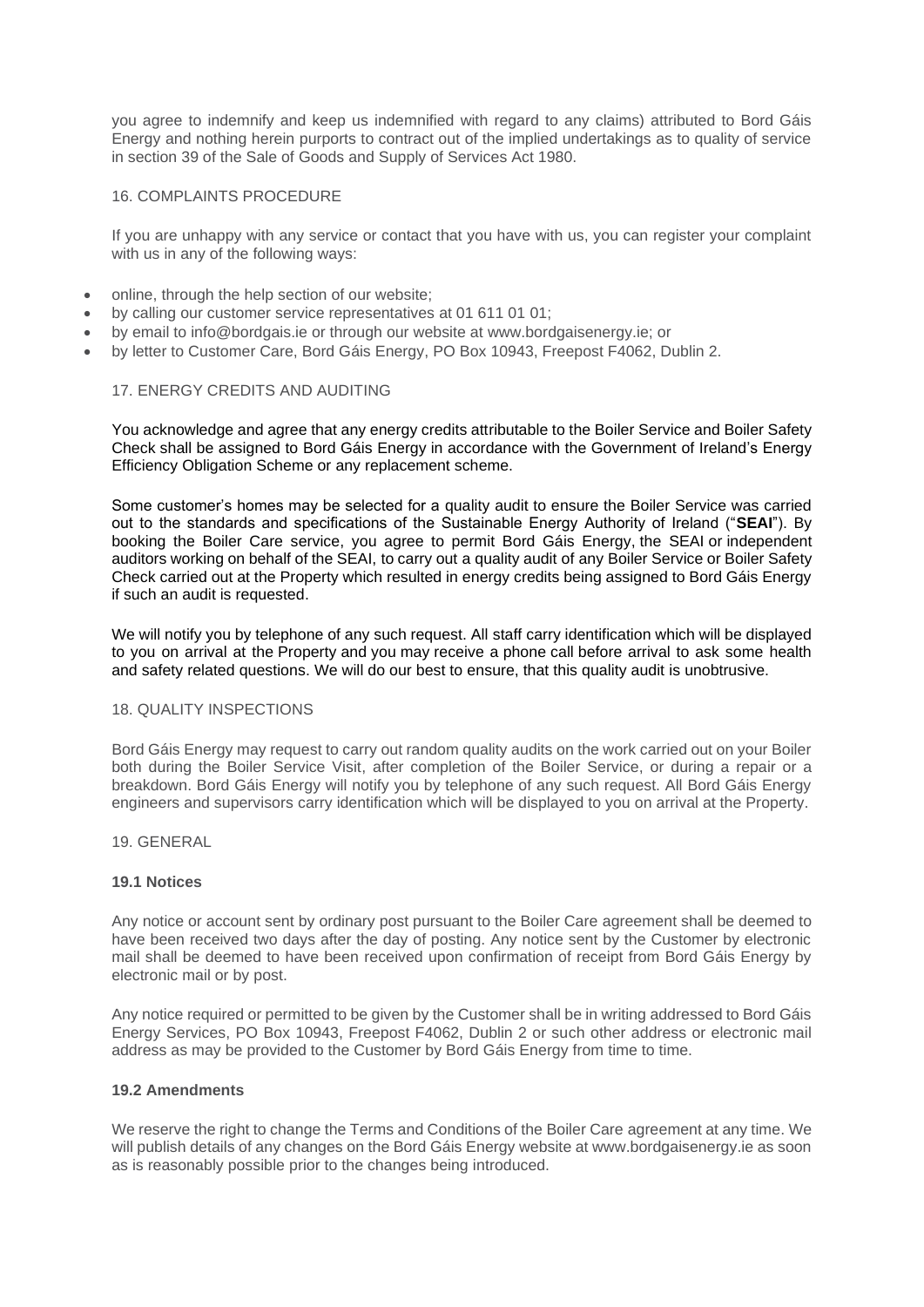#### **19.3 No waiver**

No forbearance, indulgence or relaxation on the part of Bord Gáis Energy shown or granted to the Customer shall in any way affect, diminish, restrict or prejudice the rights or powers of Bord Gáis Energy provided by the Boiler Care agreement or by law or operate as or be deemed to be a waiver of any breach, right or remedy under the Boiler Care agreement or provided by law.

#### **19.4 Severance**

If at any time any provision of the Boiler Care agreement (or any part of a provision of it) is or becomes illegal, invalid or unenforceable in any respect under the law of any jurisdiction, that shall not affect or impair:

- the legality, validity or enforceability in that jurisdiction of any other provision of the Boiler Care agreement (including the remainder of a provision, where only part thereof is or has become illegal, invalid or unenforceable); or
- the legality, validity or enforceability under the law of any other jurisdiction of that or any other provision of the Boiler Care agreement.

### **19.5 Governing Law**

The Boiler Care agreement shall be governed by and construed in accordance with the laws of Ireland. The Parties irrevocably submit to the exclusive jurisdiction of the courts of Ireland.

#### **19.6 Entire Agreement**

The Parties acknowledge that the Boiler Care agreement constitutes the complete agreement between the Parties and, with the exception of the Warranty, supersedes all and any prior understandings, agreements, representations or communications whether written or oral between the Parties relating to the subject matter hereof.

20. GLOSSARY

In these Terms and Conditions:

"**The Boiler Care service"** means the service described in clause 1;

"**Annual Notification**" means the annual communication sent by Bord Gáis Energy as set out in clause 3.5; **"Annual Service Date"** means the yearly anniversary of the date of the first Boiler Service Visit;

**"Boiler"** means a boiler on which the Boiler Service is to be carried out;

**"Boiler Care Agreement"** means the boiler care agreement between you and us which incorporates the Terms and Conditions (as if the Terms and Conditions were set out in full in the Boiler Care agreement);

**"Boiler Safety Check"** means a safety check of a boiler as described in clause 2.2;

**"Boiler Service"** means a service of a boiler as described in clause 2.1;

**"Boiler Service Visit"** means a call-out by a Service Engineer to perform a Boiler Service and a Boiler Safety Check;

**"Bord Gáis Energy"**, **"us"** or **"we"** means Bord Gáis Energy Limited, a company incorporated in Ireland with registration number 463078 and registered office at 1 Warrington Place, Dublin 2 and where the context so permits unless the contrary intention appears, its authorised agents and subcontractors;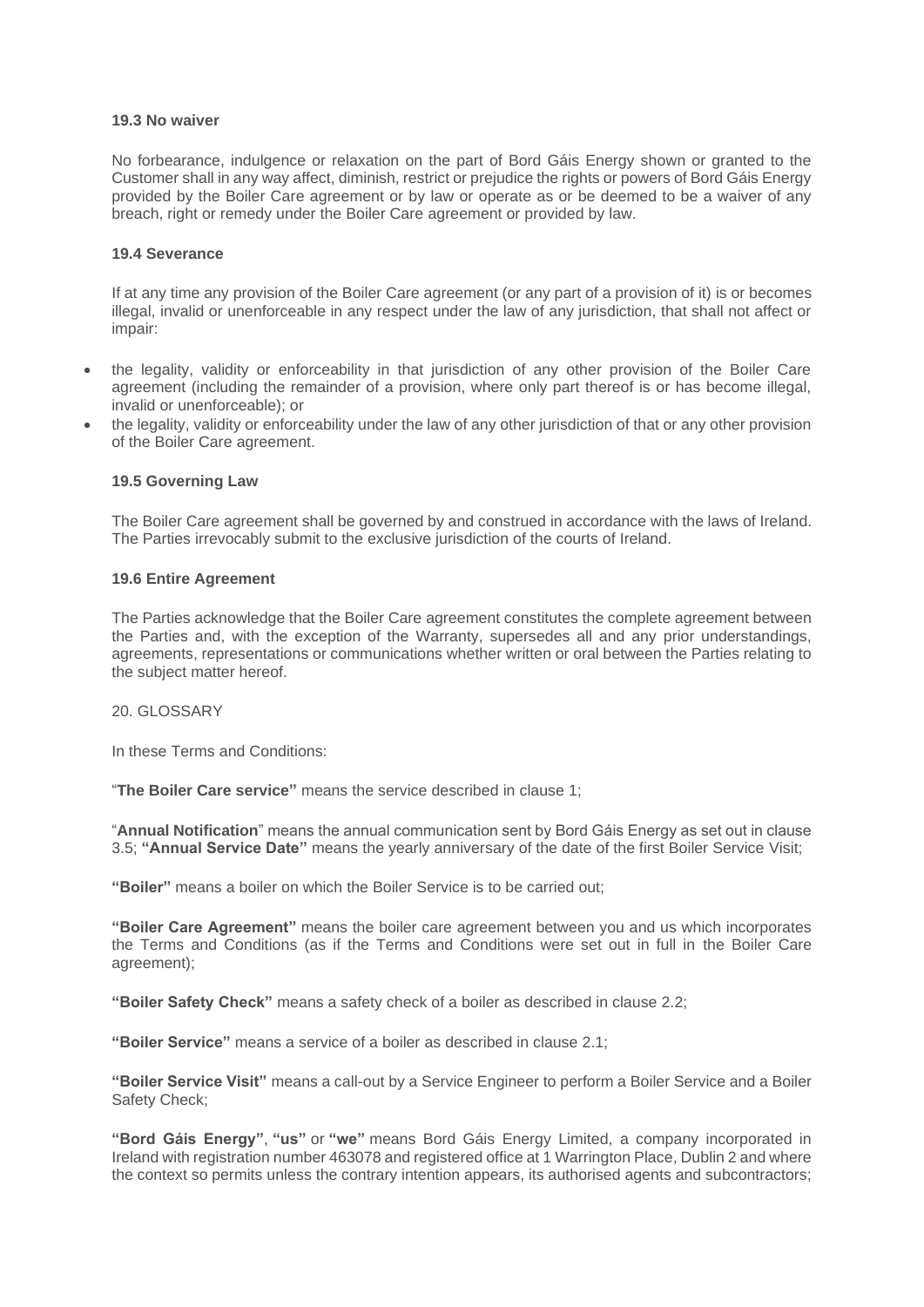**"Centrica Group"** includes companies such as those using the British Gas, Scottish Gas and Dyno brands.

**"Contract Year"** means the period of one year commencing on the date of your Boiler Care agreement and each year thereafter commencing on the anniversary of such date, until the Boiler Care agreement is validly terminated;

**"Customer"** or **"you"** means the customer(s) who makes the Boiler Care agreement with us, and includes a person who we reasonably believe is acting with your authority or knowledge;

**"Declaration of Conformance Certificates"** (Completion Certificates) means the mandatory certificate which a Registered Gas Installer/Service Engineer must issue to a customer for all Gas Works carried out;

**"Excluded Parts"** means those parts listed in the table entitled "List of spare parts excluded from the Boiler Care service" annexed to these Terms and Conditions;

**"**Bord Gáis Energy Services**"** means the range of boiler services and energy services products provided by Bord Gáis Energy;

**"Health and Safety"** means matters relating to:

**(a)** the applicable requirements of health and safety legislation in Ireland including, but not limited to, the Safety Health & Welfare at Work Act 2005 (as amended from time to time) and any regulations made thereunder from time to time; **(b)** the Building Control Acts 1990 and 2007 and any relevant Building Regulations made thereunder and any Building Regulations Technical Guidance Documents; **(c)** all relevant Codes of Practice, Guidelines and technical documentation/specifications prepared by the National Standards Authority of Ireland and regional requirements for Ireland; **(d)** all relevant Codes of Practice, Guidelines and technical documentation/specifications prepared by ETCI;

**(e)** System Supplier/Product Manufacturer Instructions and Guidelines; and **(f)** all relevant installation standards applicable in Ireland, including, without limitation, I.S. 813; and **(g)** industry best practice;

**"IS 813:"** means the current edition of the Irish Standard 813: for Domestic Gas Installations as laid down by the National Standards Authority of Ireland, as amended or replaced from time to time, and any reference in these Terms and Conditions to a specific provision of I.S. 813 shall be a reference to the current version of that provision as amended or replaced from time to time;

**"Notice of Hazard"** means a Notice issued to you to advise of a defect of an installation which might affect the safety or persons or property or cause a pollution incident;

**"Parties"** means us and you;

**"Property"** means the domestic address at which we will carry out the Boiler Service;

"**Scope of Warranty**" means the 10 year warranty provided by Bord Gáis Energy on installation of the boiler, which includes labour and certain parts (save for those as set out in Annex 1) in the case of a breakdown of the Boiler during the term of the active warranty, provided that the Annual Boiler Service Visit is booked in accordance with this Boiler Care agreement.

**"Service Engineer"** means a qualified and experienced engineer engaged by Bord Gáis Energy to carry our boiler servicing and repair works;

**"Standard Boiler"** means an appliance that contains a domestic central heating boiler only;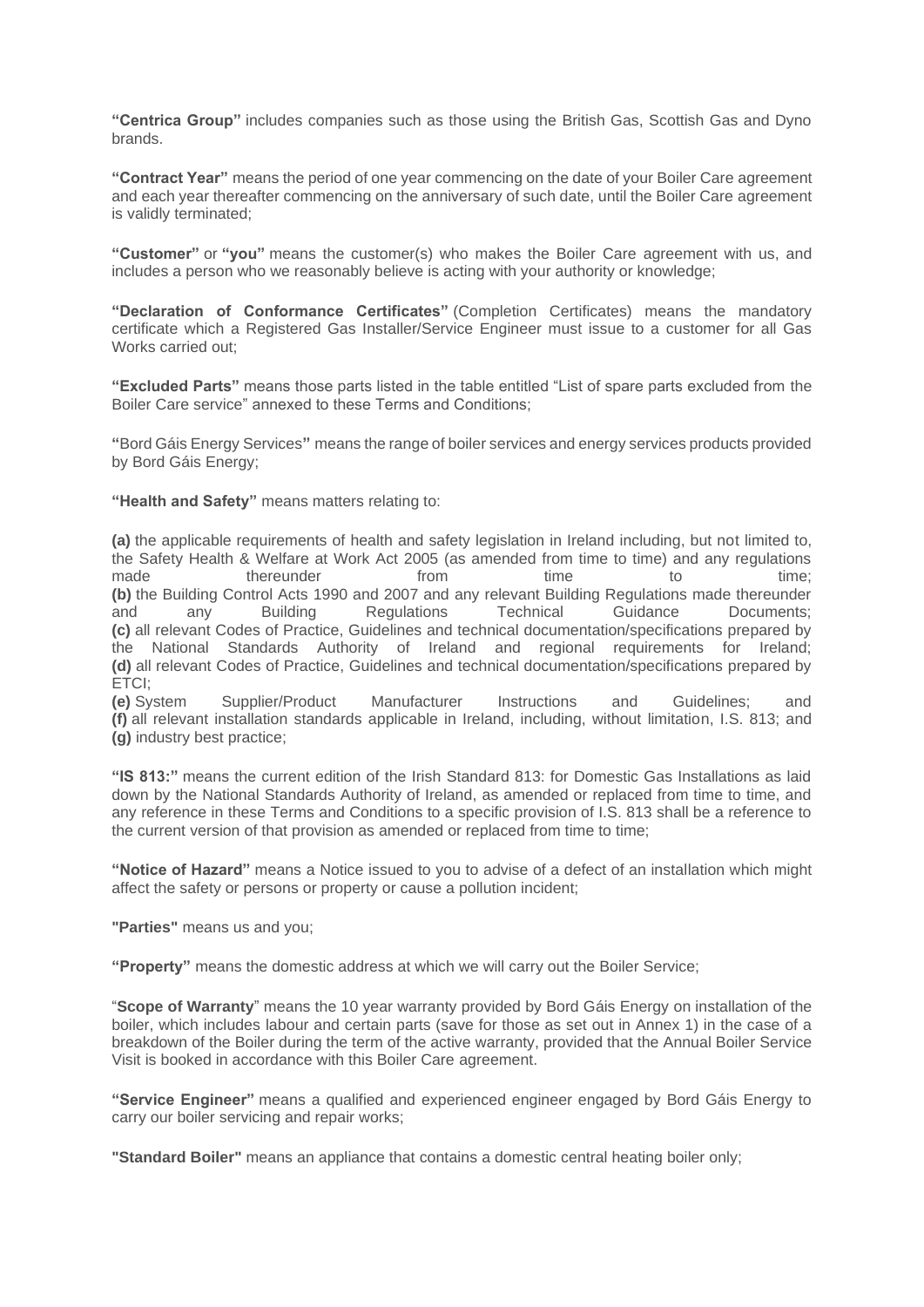**"System Boiler"** means an appliance that contains a domestic central heating boiler and plumbing components including a circulating pump, expansion vessel and safety valve plus internal piping connecting these devices together;

**"Terms and Conditions"** means these terms and conditions; and

**"VAT"** means value added tax at the applicable rate from time to time.

"**Warranty**" means the ten-year guarantee of your Boiler subject to the terms and conditions set out above.